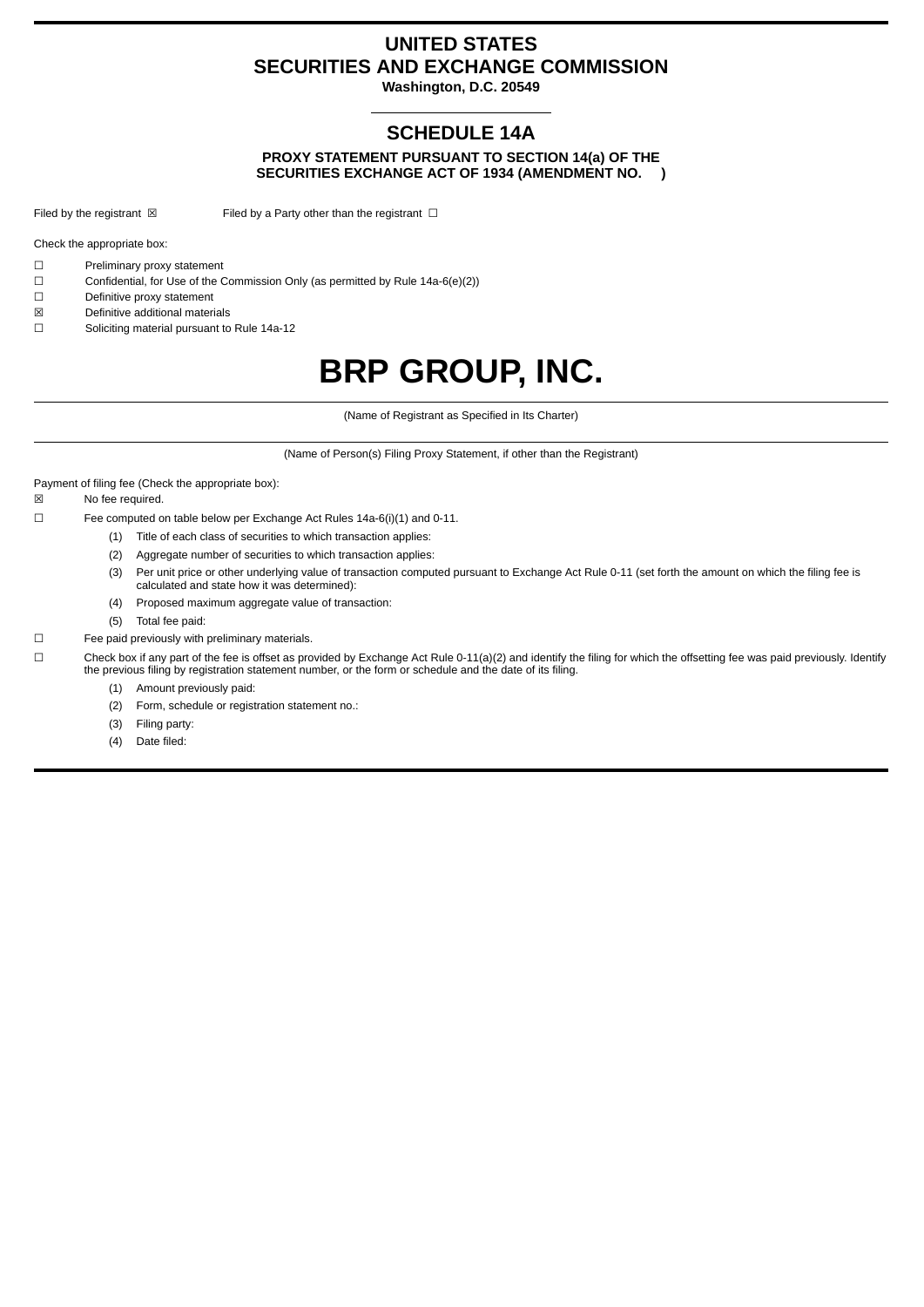# Your Vote Counts!

#### **BRP GROUP, INC.**

2022 Annual Meeting Vote by June 20, 2022 11:59 PM ET



### You invested in BRP GROUP, INC. and it's time to vote!

You have the right to vote on proposals being presented at the Annual Meeting. This is an important notice regarding the availability of proxy material for the shareholder meeting to be held on June 21, 2022.

### Get informed before you vote

View the Notice & Proxy Statement, Form 10-K online OR you can receive a free paper or email copy of the material(s) by requesting prior to June 07, 2022. If you would like to request a copy of the material(s) for this and/or future shareholder meetings, you may (1) visit www.ProxyVote.com, (2) call 1-800-579-1639 or (3) send an email to sendmaterial@proxyvote.com. If sending an email, please include your control number (indicated below) in the subject line. Unless requested, you will not otherwise receive a paper or email copy.



\*Please check the meeting materials for any special requirements for meeting attendance. At the meeting, you will need to request a ballot to vote these shares.